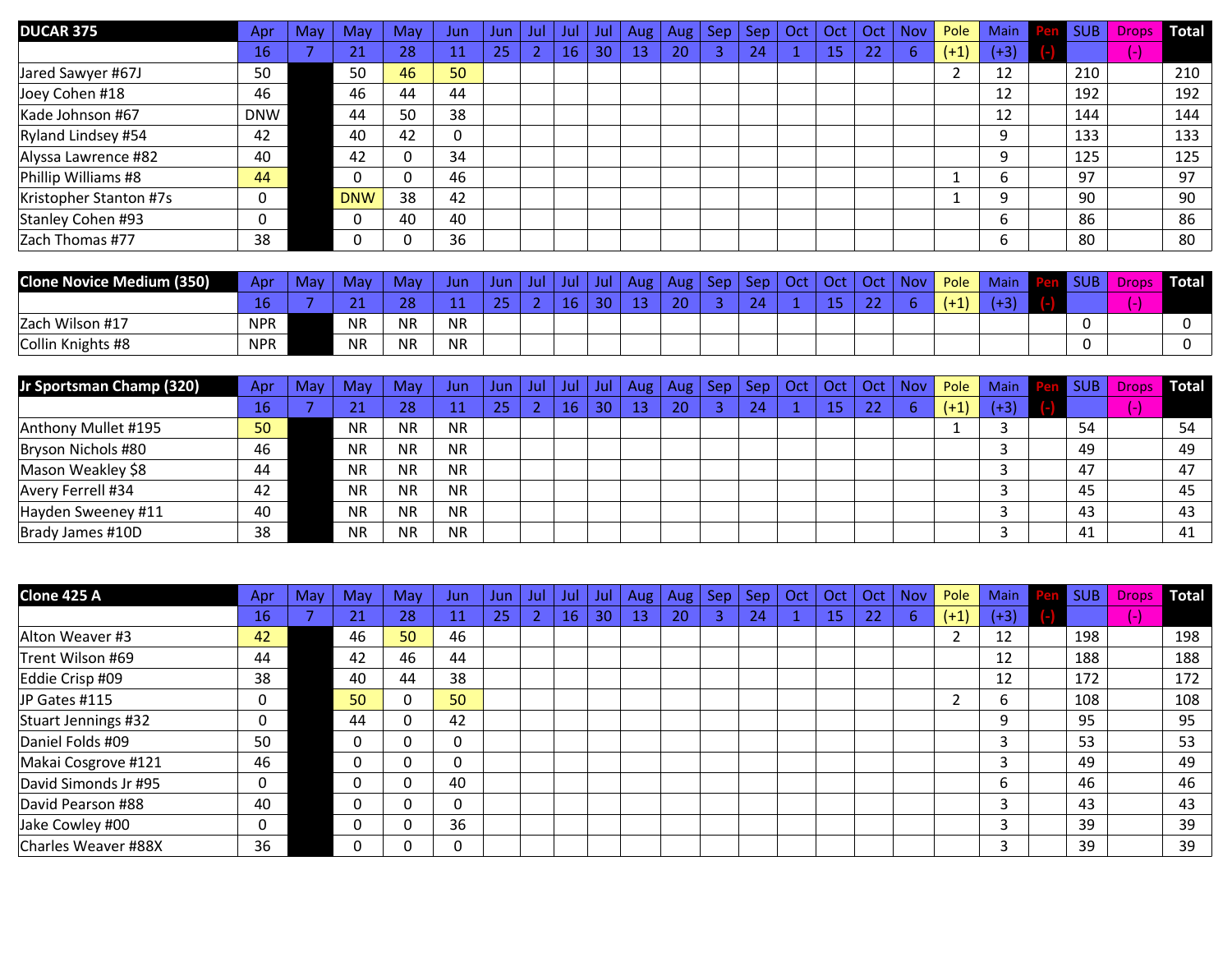| Clone Medium (350)      | Apr         | May | May        | May       | Jun              | Jun        | Jul            | Jul | Jul | Aug | <b>Aug</b> | <b>Sep</b>   | Sep | Oct          | Oct | Oct | Nov            | Pole           | Main         | <b>SUB</b> | <b>Drops</b> | <b>Total</b> |
|-------------------------|-------------|-----|------------|-----------|------------------|------------|----------------|-----|-----|-----|------------|--------------|-----|--------------|-----|-----|----------------|----------------|--------------|------------|--------------|--------------|
|                         | 16          | 7   | 21         | 28        | 11               | 25         | $\overline{2}$ | 16  | 30  | 13  | 20         | 3            | 24  | $\mathbf{1}$ | 15  | 22  | $6\phantom{1}$ | $(+1)$         | $(+3)$       |            | $(-)$        |              |
| David Nettles #22       | 38          |     | 40         | 46        | 50               |            |                |     |     |     |            |              |     |              |     |     |                | $\mathbf{1}$   | 12           | 187        |              | 187          |
| Brad Bond-Lorcher #34   | 0           |     | 36         | 44        | 44               |            |                |     |     |     |            |              |     |              |     |     |                |                | 9            | 133        |              | 133          |
| Max Sansalone #127      | 0           |     | 38         | 42        | 42               |            |                |     |     |     |            |              |     |              |     |     |                |                | 9            | 131        |              | 131          |
| Phillip Williams #88    | 32          |     | 42         | 0         | 40               |            |                |     |     |     |            |              |     |              |     |     |                |                | 9            | 123        |              | 123          |
| Jesse Rogers #881       | 50          |     | 50         | 0         | 0                |            |                |     |     |     |            |              |     |              |     |     |                | 1              | 6            | 107        |              | 107          |
| Cody Gregory #16        | 28          |     | 34         | 36        | 0                |            |                |     |     |     |            |              |     |              |     |     |                |                | 9            | 107        |              | 107          |
| Tyler Walston #37       | <b>DNW</b>  |     | 38         | 0         | 46               |            |                |     |     |     |            |              |     |              |     |     |                |                | 9            | 93         |              | 93           |
| Colin James #27         | 40          |     | 44         | 0         | 0                |            |                |     |     |     |            |              |     |              |     |     |                |                | 6            | 90         |              | 90           |
| Zach Fields #55         | 29          |     | 46         | 0         | 0                |            |                |     |     |     |            |              |     |              |     |     |                | 1              | 6            | 82         |              | 82           |
| Alton Weaver #3         | 0           |     | 0          | 50        | 0                |            |                |     |     |     |            |              |     |              |     |     |                | 1              | 3            | 54         |              | 54           |
| Jared Jackson #12       | 46          |     | 0          | 0         | 0                |            |                |     |     |     |            |              |     |              |     |     |                |                | 3            | 49         |              | 49           |
| Jacob Harberts #80      | 44          |     | 0          | 0         | 0                |            |                |     |     |     |            |              |     |              |     |     |                |                | 3            | 47         |              | 47           |
| Ryan Garrett #44        | 42          |     | 0          | 0         | $\mathbf{0}$     |            |                |     |     |     |            |              |     |              |     |     |                |                | 3            | 45         |              | 45           |
| Jordan Weaver #35       | 0           |     | 0          | 40        | <b>DNW</b>       |            |                |     |     |     |            |              |     |              |     |     |                |                | 3            | 43         |              | 43           |
| Delainey Parrish #4     | 0           |     | 0          | 38        | 0                |            |                |     |     |     |            |              |     |              |     |     |                |                | 3            | 41         |              | 41           |
| JR Miles #1             | 36          |     | 0          | 0         | 0                |            |                |     |     |     |            |              |     |              |     |     |                |                | 3            | 39         |              | 39           |
| Ryan Mycka #121         | 34          |     | 0          | 0         | $\Omega$         |            |                |     |     |     |            |              |     |              |     |     |                |                | 3            | 37         |              | 37           |
| Cody Clamp #44C         | 30          |     | 0          | 0         | <b>DNW</b>       |            |                |     |     |     |            |              |     |              |     |     |                |                | 6            | 36         |              | 36           |
| Jordan Valdes #19       | 27          |     | <b>DNW</b> | 0         | 0                |            |                |     |     |     |            |              |     |              |     |     |                |                | 6            | 33         |              | 33           |
| Collin Bowden #24       | 0           |     | <b>DNW</b> | 0         | 0                |            |                |     |     |     |            |              |     |              |     |     |                |                | 3            | 3          |              | 3            |
|                         |             |     |            |           |                  |            |                |     |     |     |            |              |     |              |     |     |                |                |              |            |              |              |
| Jr. Sportsman A (280)   | Apr         | May | May        | May       | Jun              | Jun        | Jul            | Jul | Jul | Aug | Aug        | Sep          | Sep | Oct          | Oct | Oct | Nov            | Pole           | Main         | <b>SUB</b> | <b>Drops</b> | <b>Total</b> |
|                         | 16          | 7   | 21         | 28        | 11               | 25         | -2             | 16  | 30  | 13  | 20         | 3            | 24  | $\mathbf{1}$ | 15  | 22  | 6              | $(+1)$         | $(+3)$       |            | $(-)$        |              |
| Jason McCauley Jr #34   | 42          |     | 42         | 50        | 50               |            |                |     |     |     |            |              |     |              |     |     |                | $\overline{2}$ | 12           | 198        |              | 198          |
| Rebekah Overmire #23    | 40          |     | 40         | 42        | 42               |            |                |     |     |     |            |              |     |              |     |     |                |                | 12           | 176        |              | 176          |
| Jacob Fisher #77        | 46          |     | 44         | 46        | 0                |            |                |     |     |     |            |              |     |              |     |     |                |                | 9            | 145        |              | 145          |
| Michael Cieniewicz #88  | 44          |     | 36         | 44        | 0                |            |                |     |     |     |            |              |     |              |     |     |                |                | 9            | 133        |              | 133          |
| Troy Warren #15         | 0           |     | 46         | 0         | 44               |            |                |     |     |     |            |              |     |              |     |     |                |                | 6            | 96         |              | 96           |
| Logan Kahle #24         | 0           |     | 38         | 40        | 0                |            |                |     |     |     |            |              |     |              |     |     |                |                | 6            | 84         |              | 84           |
| Jalynn Jewell #T10      | 0           |     | 50         | 0         | 0                |            |                |     |     |     |            |              |     |              |     |     |                | 1              | 3            | 54         |              | 54           |
| Shawn Farmer #99        | 50          |     | 0          | 0         | 0                |            |                |     |     |     |            |              |     |              |     |     |                |                | 3            | 53         |              | 53           |
| Braydon Humphrey #148   | <b>DNW</b>  |     | 0          | 0         | 46               |            |                |     |     |     |            |              |     |              |     |     |                | $\mathbf{1}$   | 6            | 53         |              | 53           |
| Sylvia Hatfield #3      | 38          |     | 0          | 0         | 0                |            |                |     |     |     |            |              |     |              |     |     |                |                | 3            | 41         |              | 41           |
| Blake Hancock #14       | $\mathbf 0$ |     | 34         | $\pmb{0}$ | 0                |            |                |     |     |     |            |              |     |              |     |     |                |                | 3            | 37         |              | 37           |
| No Transponder Name #20 | <b>DNW</b>  |     | 0          | 0         | $\boldsymbol{0}$ |            |                |     |     |     |            |              |     |              |     |     |                |                | $\mathbf{3}$ | 3          |              | 3            |
|                         |             |     |            |           |                  |            |                |     |     |     |            |              |     |              |     |     |                |                |              |            |              |              |
| <b>Junior 3 A (320)</b> | Apr         | May | May        | May       | Jun              | <b>Jun</b> | Jul            | Jul | Jul | Aug | Aug $ $    | Sep          | Sep | Oct          | Oct | Oct | <b>Nov</b>     | Pole           | Main         | <b>SUB</b> | <b>Drops</b> | <b>Total</b> |
|                         | 16          | 7   | 21         | 28        | 11               | 25         | $\overline{2}$ | 16  | 30  | 13  | 20         | $\mathbf{3}$ | 24  | $\mathbf{1}$ | 15  | 22  | 6 <sup>1</sup> | $(+1)$         | $(+3)$       |            | $(-)$        |              |
| Jensen Walsh #62        | 44          |     | 46         | 44        | 44               |            |                |     |     |     |            |              |     |              |     |     |                |                | 12           | 190        |              | 190          |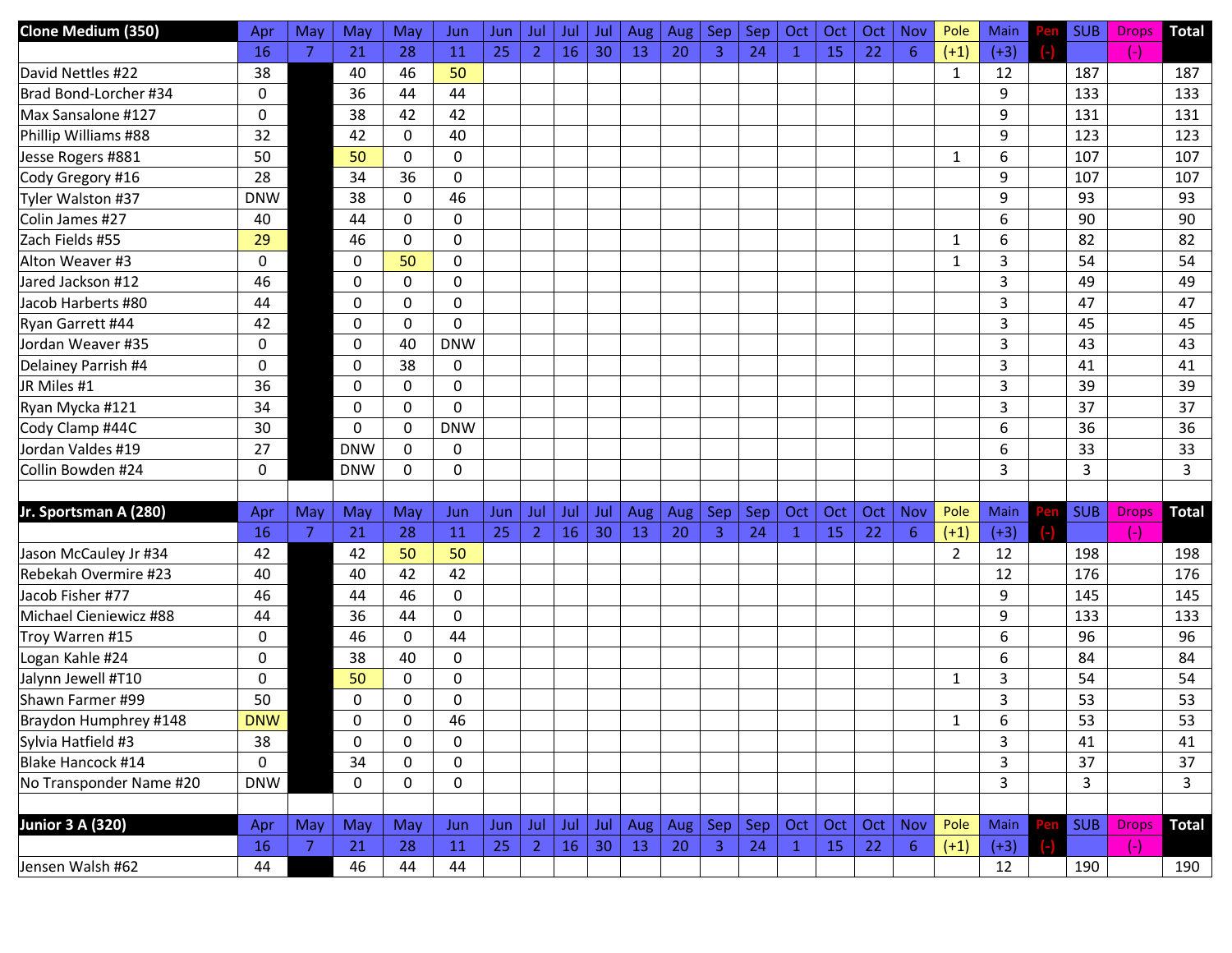| Joshua Overmire #22   | 36 | 42 | 42 | -46        |  |  |  |  | 12 | 178 | 178 |
|-----------------------|----|----|----|------------|--|--|--|--|----|-----|-----|
| Patrick Wells Jr #5   | 38 | 44 | 38 | 42         |  |  |  |  | 12 | 174 | 174 |
| Blake Wynn #99        | 50 | υ  | 50 | 50         |  |  |  |  | 9  | 161 | 161 |
| Brenden Polt #71      | 29 | 36 | 36 | 40         |  |  |  |  | 12 | 153 | 153 |
| Ashton Prillaman #9   | 40 | 38 | 40 | <b>DNW</b> |  |  |  |  | 12 | 131 | 131 |
| Chloe Phelps #17      | 30 | 40 | 34 | 0          |  |  |  |  | 9  | 113 | 113 |
| Racyn Hayes #54       |    | 50 |    | $\Omega$   |  |  |  |  |    | 54  | 54  |
| Braydon Humphrey #148 | 46 |    |    | <b>DNW</b> |  |  |  |  | h  | 52  | 52  |
| Connor Morgan #95     |    |    | 46 | 0          |  |  |  |  |    | 49  | 49  |
| Olivia Scott #75      | 42 |    |    | 0          |  |  |  |  |    | 45  | 45  |
| Ryan Mycka #121       | 34 |    |    | 0          |  |  |  |  |    | 37  | 37  |

| <b>DB Senior Champ (425)</b> | Apr          | May | Mav          | May        | Jun          | Jun. | Jul            | Jul | Jul | Aug | Aug | Sep.         | Sep | Oct | Oct | Oct | <b>Nov</b> | Pole   | <b>Main</b> | <b>SUB</b> | <b>Drops</b> | Total        |
|------------------------------|--------------|-----|--------------|------------|--------------|------|----------------|-----|-----|-----|-----|--------------|-----|-----|-----|-----|------------|--------|-------------|------------|--------------|--------------|
|                              | 16           | 7   | 21           | 28         | 11           | 25   | $\overline{2}$ | 16  | 30  | 13  | 20  | $\mathbf{3}$ | 24  |     | 15  | 22  | 6          | $(+1)$ | $(+3)$      |            | $(-)$        |              |
| Lee Scearce #55              | 40           |     | <b>NR</b>    | 50         | 44           |      |                |     |     |     |     |              |     |     |     |     |            |        | q           | 143        |              | 143          |
| Amanda Stallings #17         | 42           |     | <b>NR</b>    | 0          | 50           |      |                |     |     |     |     |              |     |     |     |     |            |        | 6           | 98         |              | 98           |
| Jordan Valdez #02            | 44           |     | <b>NR</b>    | 0          | 46           |      |                |     |     |     |     |              |     |     |     |     |            |        | 6           | 96         |              | 96           |
| Jared Jackson #12            | 50           |     | <b>NR</b>    | 0          | 0            |      |                |     |     |     |     |              |     |     |     |     |            |        | 3           | 54         |              | 54           |
| Kyle Myer #88                | 46           |     | <b>NR</b>    | 0          | 0            |      |                |     |     |     |     |              |     |     |     |     |            |        | 3           | 49         |              | 49           |
| Sammy Valdez #19             | 0            |     | <b>NR</b>    | 46         | 0            |      |                |     |     |     |     |              |     |     |     |     |            |        | 3           | 49         |              | 49           |
| Cory Hanson #121             | 0            |     | <b>NR</b>    | 0          | <b>DNW</b>   |      |                |     |     |     |     |              |     |     |     |     |            |        | 3           | 4          |              | 4            |
| Zach Wilson #17              | 0            |     | <b>NR</b>    | <b>DNW</b> | $\Omega$     |      |                |     |     |     |     |              |     |     |     |     |            |        | 3           | 4          |              | 4            |
|                              |              |     |              |            |              |      |                |     |     |     |     |              |     |     |     |     |            |        |             |            |              |              |
| <b>DUCAR 400</b>             | Apr          | May | May          | May        | Jun          | Jun  | Jul            | Jul | Jul | Aug | Aug | Sep          | Sep | Oct | Oct | Oct | Nov        | Pole   | Main        | <b>SUB</b> | <b>Drops</b> | <b>Total</b> |
|                              | 16           | 7   | 21           | 28         | 11           | 25   | $\overline{2}$ | 16  | 30  | 13  | 20  | 3            | 24  |     | 15  | 22  | 6          | $(+1)$ | $(+3)$      |            | $(-)$        |              |
| Kade Johnson #67             | 50           |     | 50           | 50         | 46           |      |                |     |     |     |     |              |     |     |     |     |            |        | 12          | 209        |              | 209          |
| Kristopher Stanton #7s       | 46           |     | 46           | 42         | $\mathbf{0}$ |      |                |     |     |     |     |              |     |     |     |     |            |        | 9           | 144        |              | 144          |
| Keith Stanton #16s           | $\mathbf{0}$ |     | 44           | 44         | 0            |      |                |     |     |     |     |              |     |     |     |     |            |        | 6.          | 95         |              | 95           |
| Chris Lincoln #93            | 42           |     | 0            | 46         | $\Omega$     |      |                |     |     |     |     |              |     |     |     |     |            |        | 6           | 94         |              | 94           |
| Phillip Williams #88         | $\Omega$     |     | 0            | 0          | 50           |      |                |     |     |     |     |              |     |     |     |     |            |        | 6           | 57         |              | 57           |
| No Name Transponder #20      | 44           |     | $\mathbf{0}$ | 0          | 0            |      |                |     |     |     |     |              |     |     |     |     |            |        | 3           | 47         |              | 47           |
| Paul Thomas #77              | 0            |     | 0            | 0          | 44           |      |                |     |     |     |     |              |     |     |     |     |            |        | 3           | 47         |              | 47           |
| Ryland Lindsey #54           | 0            |     | 0            | 40         | 0            |      |                |     |     |     |     |              |     |     |     |     |            |        | 3           | 43         |              | 43           |

| <b>Clone Novice Heavy (375)</b> | Apr        | <b>May</b> | <b>May</b>              | <b>May</b> | Jun       | Jun        | Jul | Jul | Jul | Aug | Aug                 | Sep. | Sep | Oct | Oct | Oct           | <b>Nov</b> | Pole   | <b>Main</b> | n e c | <b>SUB</b> | <b>Drops</b> | Total |
|---------------------------------|------------|------------|-------------------------|------------|-----------|------------|-----|-----|-----|-----|---------------------|------|-----|-----|-----|---------------|------------|--------|-------------|-------|------------|--------------|-------|
|                                 | . .        |            | $\sim$ $\lambda$<br>. . | າດ<br>20   |           | $\sim$ $-$ |     | ιb  | 30  | --  | $\sim$ $\sim$<br>ΖU |      | 24  |     |     | $\sim$ $\sim$ |            | $(+1)$ |             |       |            |              |       |
| Zach Wilson #17                 | <b>NPR</b> |            | <b>NR</b>               | <b>NR</b>  | <b>NR</b> |            |     |     |     |     |                     |      |     |     |     |               |            |        |             |       |            |              |       |
| Matt Knightes #8                | <b>NPR</b> |            | <b>NR</b>               | <b>NR</b>  | <b>NR</b> |            |     |     |     |     |                     |      |     |     |     |               |            |        |             |       |            |              |       |

| Clone 425 B | Apr | Mav | Mav | May      | Jun | Jun           | Jul | ш | ш  | Aug | Aug | sep | Sen. | <u>ra</u> | Oci | Oci | <b>Nov</b> | Pole | <b>Main</b> | <b>SUB</b> | <b>Drops</b> | <b>Total</b> |
|-------------|-----|-----|-----|----------|-----|---------------|-----|---|----|-----|-----|-----|------|-----------|-----|-----|------------|------|-------------|------------|--------------|--------------|
|             | 16  |     |     | ററ<br>20 |     | $\sim$ $\sim$ |     |   | 30 |     | ററ  |     | ,,   |           |     |     |            |      |             |            |              |              |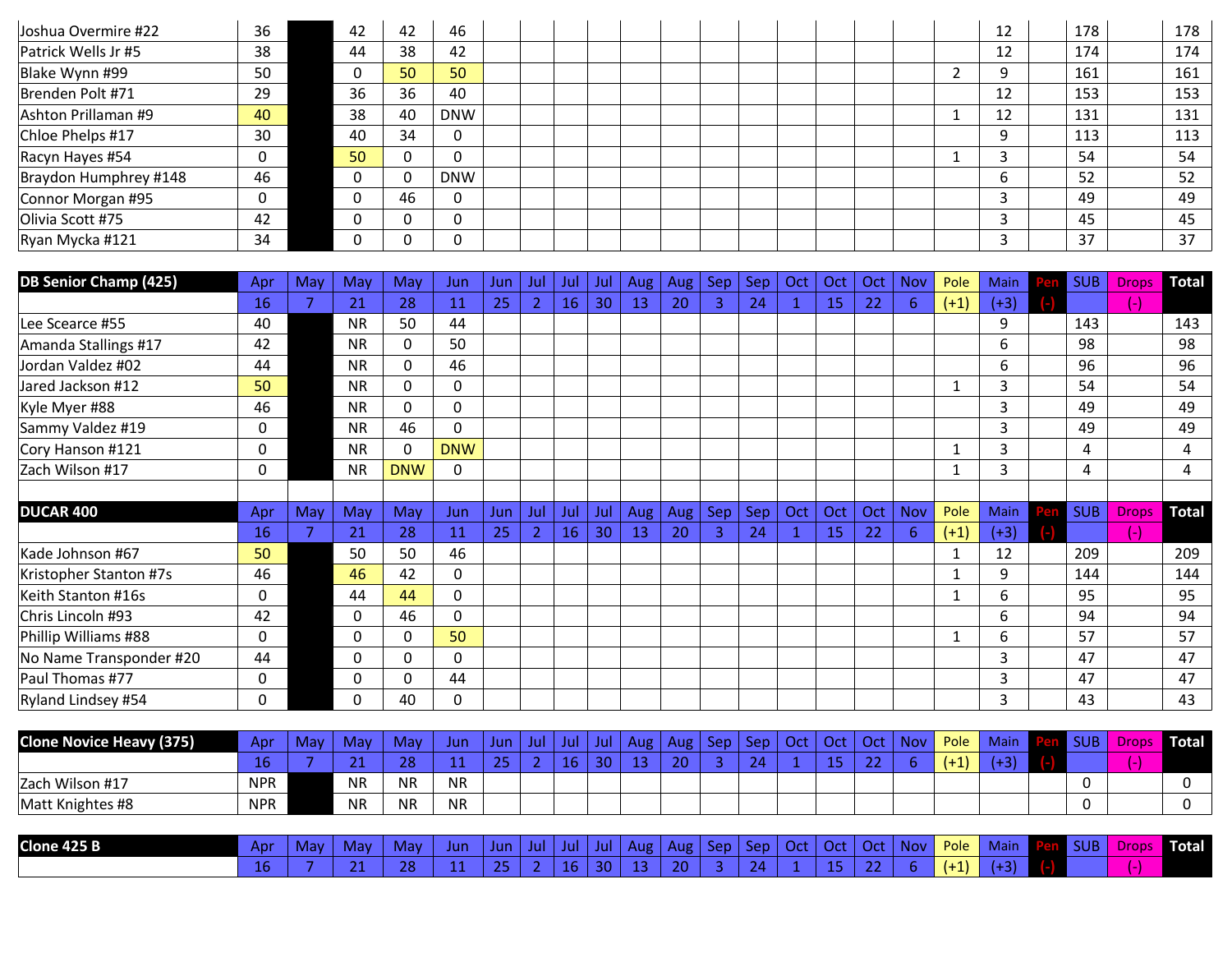| Alton Weaver #3        | 40         |     | 46  | <b>NR</b> | 46           |      |                |     |     |     |     |     |     |     |           |     |            |                | 9           | 142        |              | 142   |
|------------------------|------------|-----|-----|-----------|--------------|------|----------------|-----|-----|-----|-----|-----|-----|-----|-----------|-----|------------|----------------|-------------|------------|--------------|-------|
| Trent Wilson #69       | 44         |     | 44  | <b>NR</b> | 44           |      |                |     |     |     |     |     |     |     |           |     |            |                | 9           | 141        |              | 141   |
| JP Gates #115          | 0          |     | 50  | <b>NR</b> | 50           |      |                |     |     |     |     |     |     |     |           |     |            | $\overline{2}$ | 6           | 108        |              | 108   |
| David Simonds Jr #95   | 42         |     | 0   | <b>NR</b> | 42           |      |                |     |     |     |     |     |     |     |           |     |            |                | 6.          | 90         |              | 90    |
| Daniel Folds #09       | 50         |     | 0   | <b>NR</b> | $\mathbf{0}$ |      |                |     |     |     |     |     |     |     |           |     |            |                | 3           | 53         |              | 53    |
| Makai Cosgrove #121    | 46         |     | 0   | <b>NR</b> | $\mathbf 0$  |      |                |     |     |     |     |     |     |     |           |     |            |                | 3           | 49         |              | 49    |
| Stuart Jennings #32    | <b>DNW</b> |     | 0   | <b>NR</b> | 40           |      |                |     |     |     |     |     |     |     |           |     |            |                | 6           | 46         |              | 46    |
|                        |            |     |     |           |              |      |                |     |     |     |     |     |     |     |           |     |            |                |             |            |              |       |
| Jr. Sportsman B (280)  | Apr        | May | May | May       | Jun.         | Jun. | Jul            | Jul | Jul | Aug | Aug | Sep | Sep | Oct | Oct       | Oct | <b>Nov</b> | Pole           | <b>Main</b> | <b>SUB</b> | <b>Drops</b> | Total |
|                        | 16         | 7   | 21  | 28        | 11           | 25   | $\overline{2}$ | 16  | 30  | 13  | 20  | 3.  | 24  |     | <b>15</b> | 22  | 6          | $(+1)$         | $(+3)$      |            | $(-)$        |       |
| Jason McCauley Jr #34  | 46         |     | 50  | 50        | 50           |      |                |     |     |     |     |     |     |     |           |     |            | 3              | 12          | 211        |              | 211   |
| Rebekah Overmire #23   | 40         |     | 36  | 42        | 44           |      |                |     |     |     |     |     |     |     |           |     |            |                | 12          | 174        |              | 174   |
| Jacob Fisher #77       | 44         |     | 44  | 44        | $\Omega$     |      |                |     |     |     |     |     |     |     |           |     |            |                | 9           | 141        |              | 141   |
| Michael Cieniewicz #88 | 42         |     | 42  | 46        | $\Omega$     |      |                |     |     |     |     |     |     |     |           |     |            |                | 9           | 139        |              | 139   |
| Troy Warren #15        | 0          |     | 46  | 0         | 46           |      |                |     |     |     |     |     |     |     |           |     |            |                | 6           | 98         |              | 98    |
| Shawn Farmer #99       | 50         |     | 0   | 0         | 0            |      |                |     |     |     |     |     |     |     |           |     |            |                | 3           | 53         |              | 53    |
| Braydon Humphrey #148  | <b>DNW</b> |     | 0   | 0         | 46           |      |                |     |     |     |     |     |     |     |           |     |            |                | 6           | 53         |              | 53    |
|                        |            |     |     |           |              |      |                |     |     |     |     |     |     |     |           |     |            |                |             |            |              |       |
| Jalynn Jewell #T10     | 0          |     | 40  | 0         | 0            |      |                |     |     |     |     |     |     |     |           |     |            |                | 3           | 43         |              | 43    |

| <b>Junior 3 B (320)</b> | Apr             | May | May      | May          | Jun        | Jun | -Jul | Jul       | Jul | Aug | Aug | Sep | <b>Sep</b> | Oct | Oct | Oct | <b>Nov</b> | Pole   | <b>Main</b> | 20 | <b>SUB</b> | <b>Drops</b> | <b>Total</b> |
|-------------------------|-----------------|-----|----------|--------------|------------|-----|------|-----------|-----|-----|-----|-----|------------|-----|-----|-----|------------|--------|-------------|----|------------|--------------|--------------|
|                         | 16 <sup>°</sup> |     | 21       | 28           | 11         | 25  |      | <b>16</b> | 30  | 13  | 20  |     | 24         |     | 15  | 22  | 6          | $(+1)$ | $(+3)$      |    |            | шı           |              |
| Jensen Walsh #62        | 40              |     | 42       | 44           | 46         |     |      |           |     |     |     |     |            |     |     |     |            |        | 12          |    | 185        |              | 185          |
| Patrick Wells Jr #5     | 46              |     | 44       | 40           | 38         |     |      |           |     |     |     |     |            |     |     |     |            |        | 12          |    | 180        |              | 180          |
| Joshua Overmire #22     | 38              |     | 40       | 38           | 40         |     |      |           |     |     |     |     |            |     |     |     |            |        | 12          |    | 168        |              | 168          |
| Blake Wynn #99          | 50              |     | $\Omega$ | 50           | 50         |     |      |           |     |     |     |     |            |     |     |     |            | 3      | q           |    | 162        |              | 162          |
| Ashton Prillaman #9     | <b>DNW</b>      |     | 50       | 42           | 44         |     |      |           |     |     |     |     |            |     |     |     |            |        | 12          |    | 148        |              | 148          |
| Brenden Polt #71        | 36              |     | 38       | <b>DNW</b>   | 42         |     |      |           |     |     |     |     |            |     |     |     |            |        | 12          |    | 128        |              | 128          |
| Chloe Phelps #17        | <b>BF</b>       |     | 36       | 36           | 0          |     |      |           |     |     |     |     |            |     |     |     |            |        | 9           |    | 81         |              | 81           |
| Connor Morgan #95       |                 |     | 0        | 46           | 0          |     |      |           |     |     |     |     |            |     |     |     |            |        |             |    | 49         |              | 49           |
| Racyn Hayes #54         |                 |     | 46       | $\mathbf{0}$ | $\Omega$   |     |      |           |     |     |     |     |            |     |     |     |            |        | ∍           |    | 49         |              | 49           |
| Braydon Humphrey #148   | 42              |     | 0        | 0            | <b>DNW</b> |     |      |           |     |     |     |     |            |     |     |     |            |        | 6           |    | 48         |              | 48           |
| Olivia Scott #75        | 44              |     | 0        | 0            | 0          |     |      |           |     |     |     |     |            |     |     |     |            |        | 3           |    | 47         |              | 47           |
| Ryan Mycka #16          | <b>DNW</b>      |     | $\Omega$ | 0            | $\Omega$   |     |      |           |     |     |     |     |            |     |     |     |            |        | ς           |    | 3          |              | ∍            |

| Clone Heavy HT3 (375) | Apr | May | Mav          | May | Jun | Jun      | Jul | Jul | Jul | Aug    | Aug | Sep. | <b>Sep</b> | Oct | Oct | Oct           | <b>Nov</b> | Pole | Main     | <b>SUB</b> | Drops' | <b>Total</b> |
|-----------------------|-----|-----|--------------|-----|-----|----------|-----|-----|-----|--------|-----|------|------------|-----|-----|---------------|------------|------|----------|------------|--------|--------------|
|                       | 467 |     | <u> L J</u>  | 28  |     | つに<br>رے |     |     | 20  | $\sim$ | 20  |      | 24         |     | 4 F | $\sim$ $\sim$ |            | (11) | (+3)     |            |        |              |
| Alton Weaver #3       | 50  |     | 46           | 50  | 50  |          |     |     |     |        |     |      |            |     |     |               |            |      | 12       | 209        |        | 209          |
| David Nettles #22     | 36  |     | 40           | 46  | 46  |          |     |     |     |        |     |      |            |     |     |               |            |      | 12<br>∸∸ | 181        |        | 181          |
| Brad Bond-Lorcher #34 |     |     | $\sim$<br>32 | 44  | 38  |          |     |     |     |        |     |      |            |     |     |               |            |      |          | 123        |        | 123          |
| Cody Gregory #16      | 44  |     | 30           | 40  |     |          |     |     |     |        |     |      |            |     |     |               |            |      |          | 123        |        | 123          |